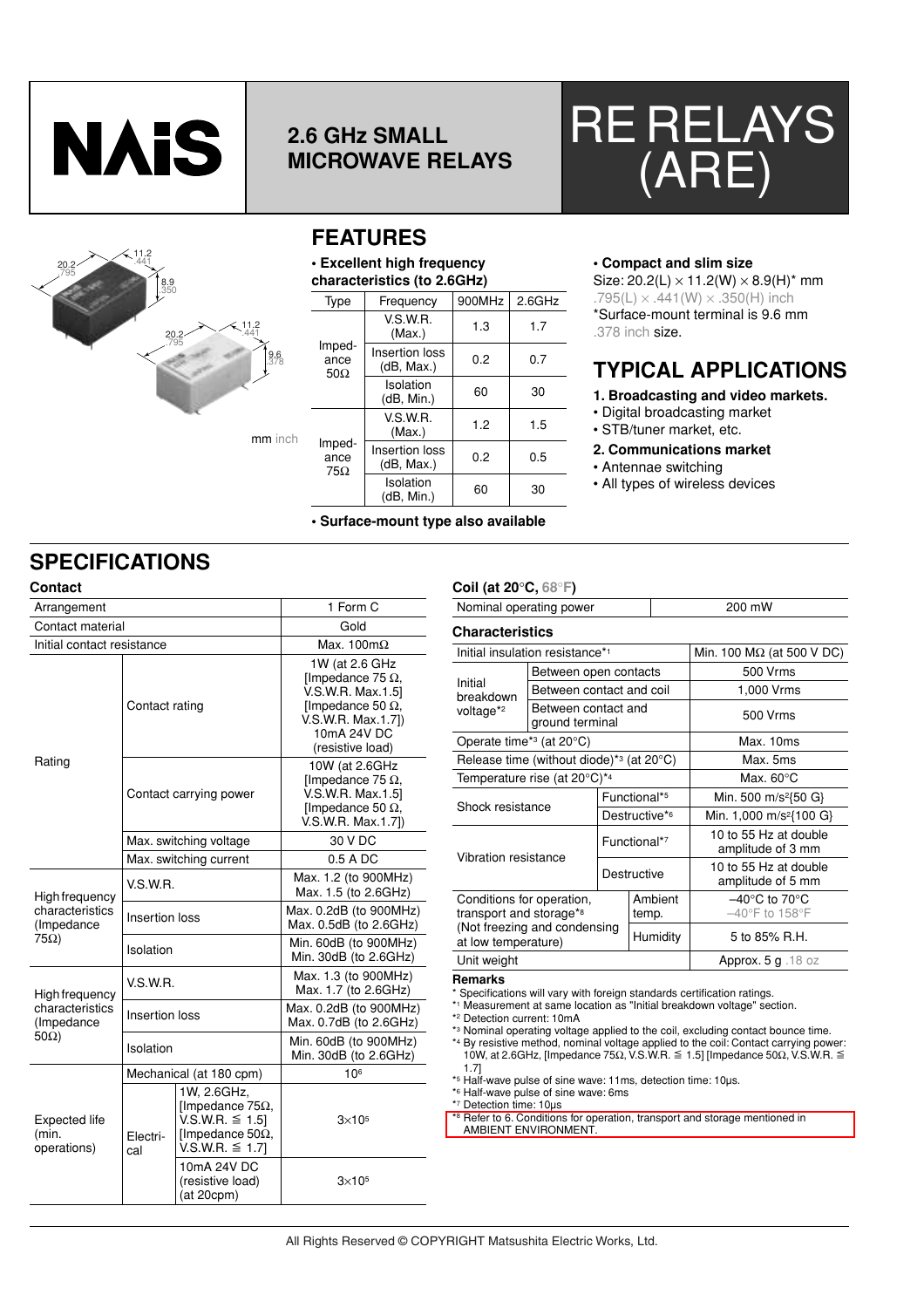### **ORDERING INFORMATION**

|                     | Ex. ARE                                                                                                         |                                                              |                                                            |                                                                                                  |                                                                      |
|---------------------|-----------------------------------------------------------------------------------------------------------------|--------------------------------------------------------------|------------------------------------------------------------|--------------------------------------------------------------------------------------------------|----------------------------------------------------------------------|
| Contact arrangement | Operating function                                                                                              | Terminal shape                                               | Coil voltage (DC)                                          | Packing style                                                                                    |                                                                      |
| 1: 1 Form $C$       | 0: Single side stable type<br>(Impedance 50 $\Omega$ )<br>3: Single side stable type<br>(Impedance $75\Omega$ ) | Nil: Standard PC board terminal<br>A: Surface-mount terminal | 03:3V<br>4H: 4.5 V<br>06:6V<br>09:9V<br>12:12V<br>24: 24 V | Nil: Carton packing<br>Tube packing<br>(Surface-mount terminal only)<br>Z: Tape and reel packing | (Standard PC board terminal only)<br>(picked from 12/13/14 pin side) |

Note: Tape and reel packing symbol "-Z" is not marked on the relay.

"X type tape and reel packing (picked from 8/9/10/11/12/13/14-pin side) is also availabe. Suffix "X" instead of "Z".

### **TYPES AND COIL DATA (at 20**°**C 68**°**F)**

### **• Single side stable type (Impedance 50**Ω**)**

• Packing of standard PC board terminal: 50 pcs. in an inner package (carton); 500 pcs. in an outer package.

• Packing of surface-mount terminal: 25 pcs. in an inner package (tube); 200 pcs. in an outer package.

• Packing of surface-mount terminal: 400 pcs. in an inner package (tape and reel); 800 pcs. in an outer package.

| Standard<br>PC board<br>terminal | Surface-mount<br>terminal | Nominal<br>voltage,<br>V DC | Pick-up voltage,<br>$V$ DC (max.)<br>(initial) | Drop-out<br>voltage, VDC<br>(min.)(initial) | Coil resistance,<br>$\Omega$ (±10%) | Nominal<br>operating current,<br>mA $(\pm 10\%)$ | Nominal<br>operating<br>power, mW | Max. allowable<br>voltage, V DC<br>(at $60^{\circ}$ C) |
|----------------------------------|---------------------------|-----------------------------|------------------------------------------------|---------------------------------------------|-------------------------------------|--------------------------------------------------|-----------------------------------|--------------------------------------------------------|
| ARE1003                          | ARE10A03                  | 3                           | 2.25                                           | 0.3                                         | 45                                  | 66.7                                             | 200                               | 3.3                                                    |
| ARE104H                          | ARE10A4H                  | 4.5                         | 3.375                                          | 0.45                                        | 101                                 | 44.4                                             | 200                               | 4.95                                                   |
| ARE1006                          | ARE10A06                  | 6                           | 4.5                                            | 0.6                                         | 180                                 | 33.3                                             | 200                               | 6.6                                                    |
| ARE1009                          | ARE10A09                  | 9                           | 6.75                                           | 0.9                                         | 405                                 | 22.2                                             | 200                               | 9.9                                                    |
| ARE1012                          | ARE10A12                  | 12                          | 9                                              | 1.2                                         | 720                                 | 16.7                                             | 200                               | 13.2                                                   |
| ARE1024                          | ARE10A24                  | 24                          | 18                                             | 2.4                                         | 2.880                               | 8.3                                              | 200                               | 26.4                                                   |

**• Single side stable type (Impedance 75**Ω**)**

• Packing of standard PC board terminal: 50 pcs. in an inner package (carton); 500 pcs. in an outer package.

• Packing of surface-mount terminal: 25 pcs. in an inner package (tube); 200 pcs. in an outer package.

• Packing of surface-mount terminal: 400 pcs. in an inner package (tape and reel); 800 pcs. in an outer package.

| Standard<br>PC board<br>terminal | Surface-mount<br>terminal | Nominal<br>voltage,<br>V DC | Pick-up voltage,<br>$V$ DC (max.)<br>(initial) | Drop-out<br>voltage, V DC<br>(min.)(initial) | Coil resistance,<br>$\Omega$ (±10%) | Nominal<br>operating current,<br>mA $(\pm 10\%)$ | Nominal<br>operating<br>power, mW | Max. allowable<br>voltage, V DC<br>(at $60^{\circ}$ C) |
|----------------------------------|---------------------------|-----------------------------|------------------------------------------------|----------------------------------------------|-------------------------------------|--------------------------------------------------|-----------------------------------|--------------------------------------------------------|
| ARE1303                          | ARE13A03                  | 3                           | 2.25                                           | 0.3                                          | 45                                  | 66.7                                             | 200                               | 3.3                                                    |
| ARE134H                          | ARE13A4H                  | 4.5                         | 3.375                                          | 0.45                                         | 101                                 | 44.4                                             | 200                               | 4.95                                                   |
| ARE1306                          | ARE13A06                  | 6                           | 4.5                                            | 0.6                                          | 180                                 | 33.3                                             | 200                               | 6.6                                                    |
| ARE1309                          | ARE13A09                  | 9                           | 6.75                                           | 0.9                                          | 405                                 | 22.2                                             | 200                               | 9.9                                                    |
| ARE1312                          | ARE13A12                  | 12                          | 9                                              | 1.2                                          | 720                                 | 16.7                                             | 200                               | 13.2                                                   |
| ARE1324                          | ARE13A24                  | 24                          | 18                                             | 2.4                                          | 2,880                               | 8.3                                              | 200                               | 26.4                                                   |

### **DIMENSIONS**

**1. Standard PC board terminal (75**Ω**, 50**Ω **type)**



Schematic (Bottom view)

mm inch



(Deenergized condition)

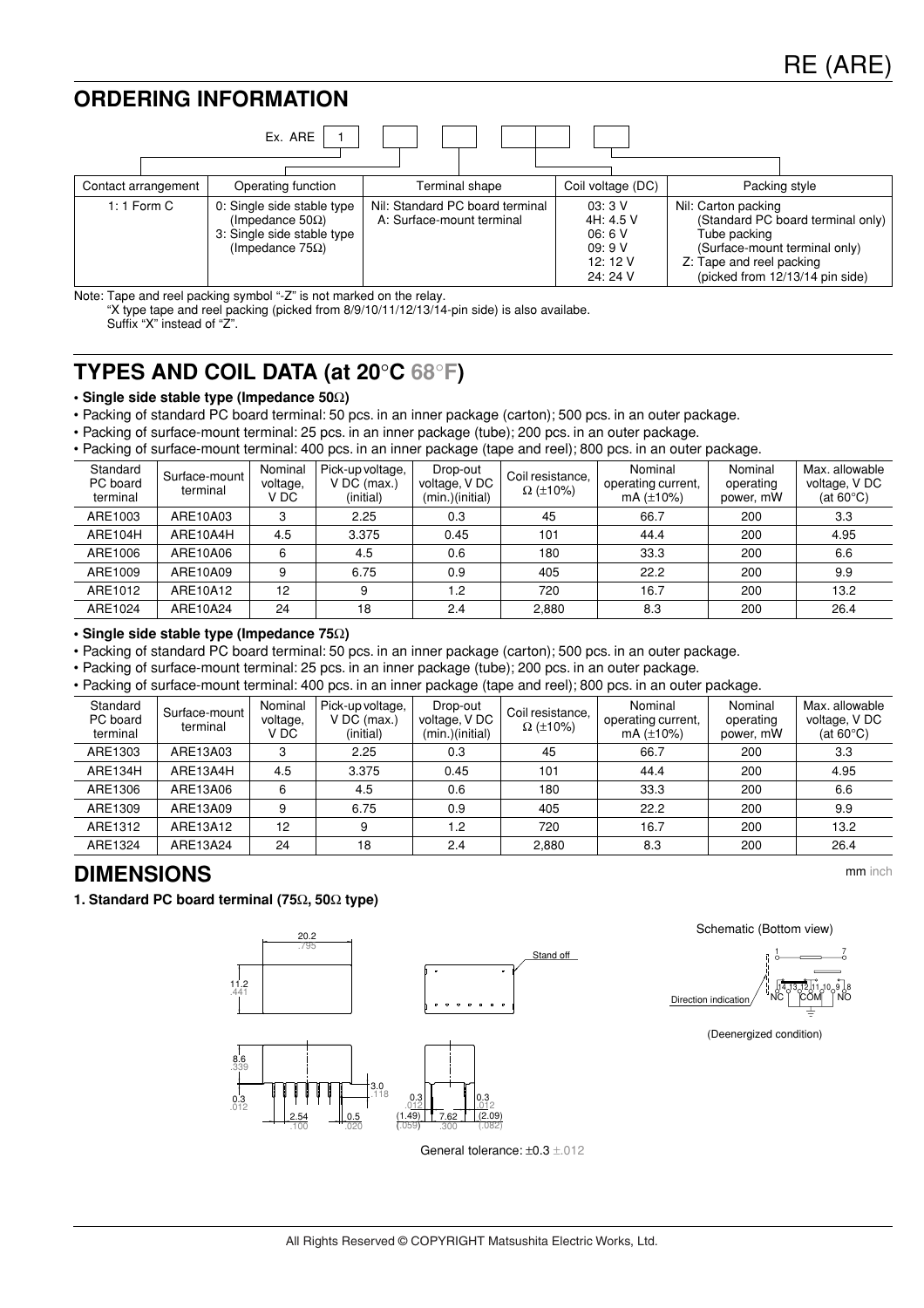# RE (ARE)

### **2. Surface mount terminal**

**• 75**Ω **type**





**• 50**Ω **type**



### **REFERENCE DATA**

1-(1). High frequency characteristics (75Ω type) (Standard PC board terminal)